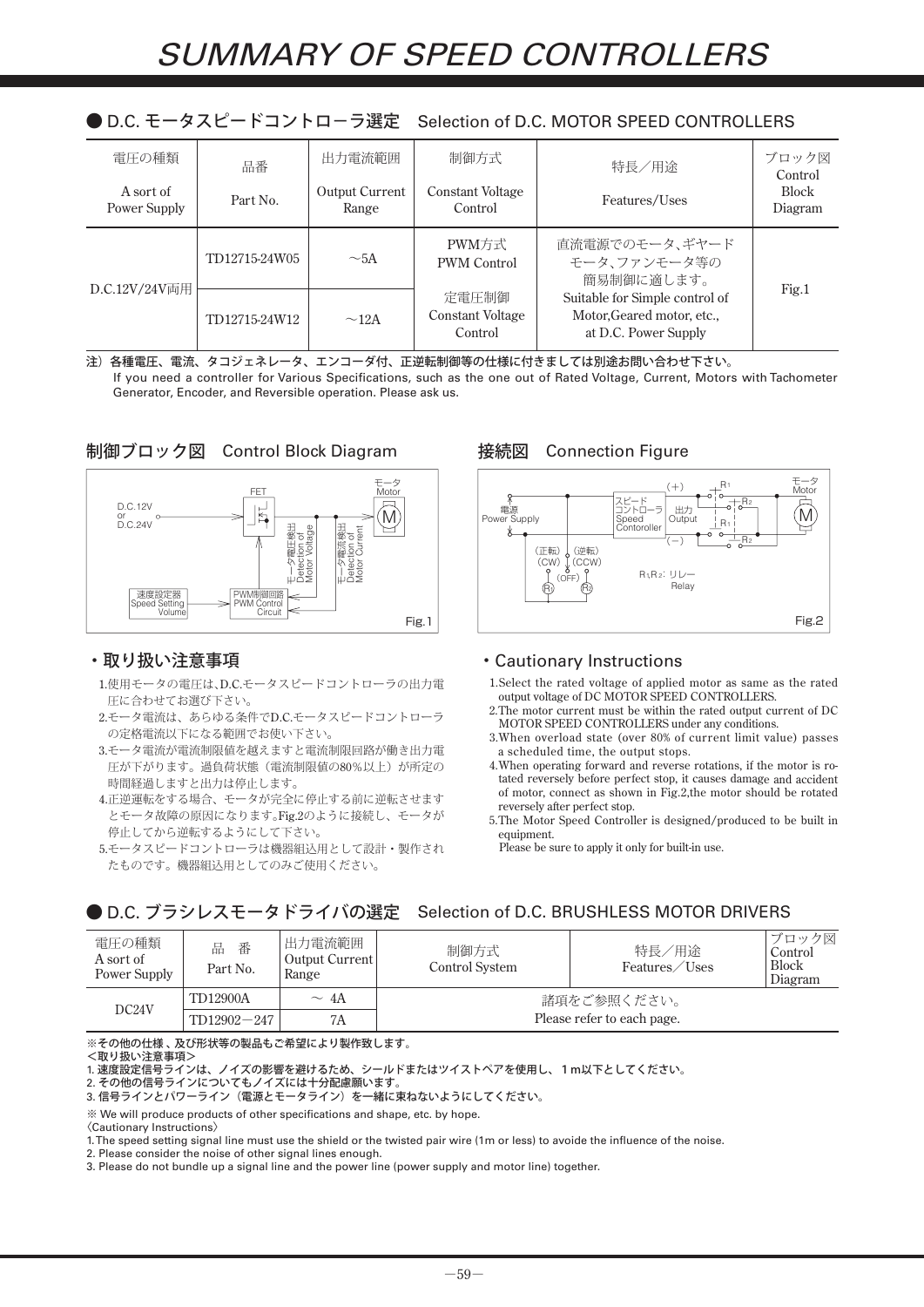## D.C. MOTOR SPEED CONTROLLERS